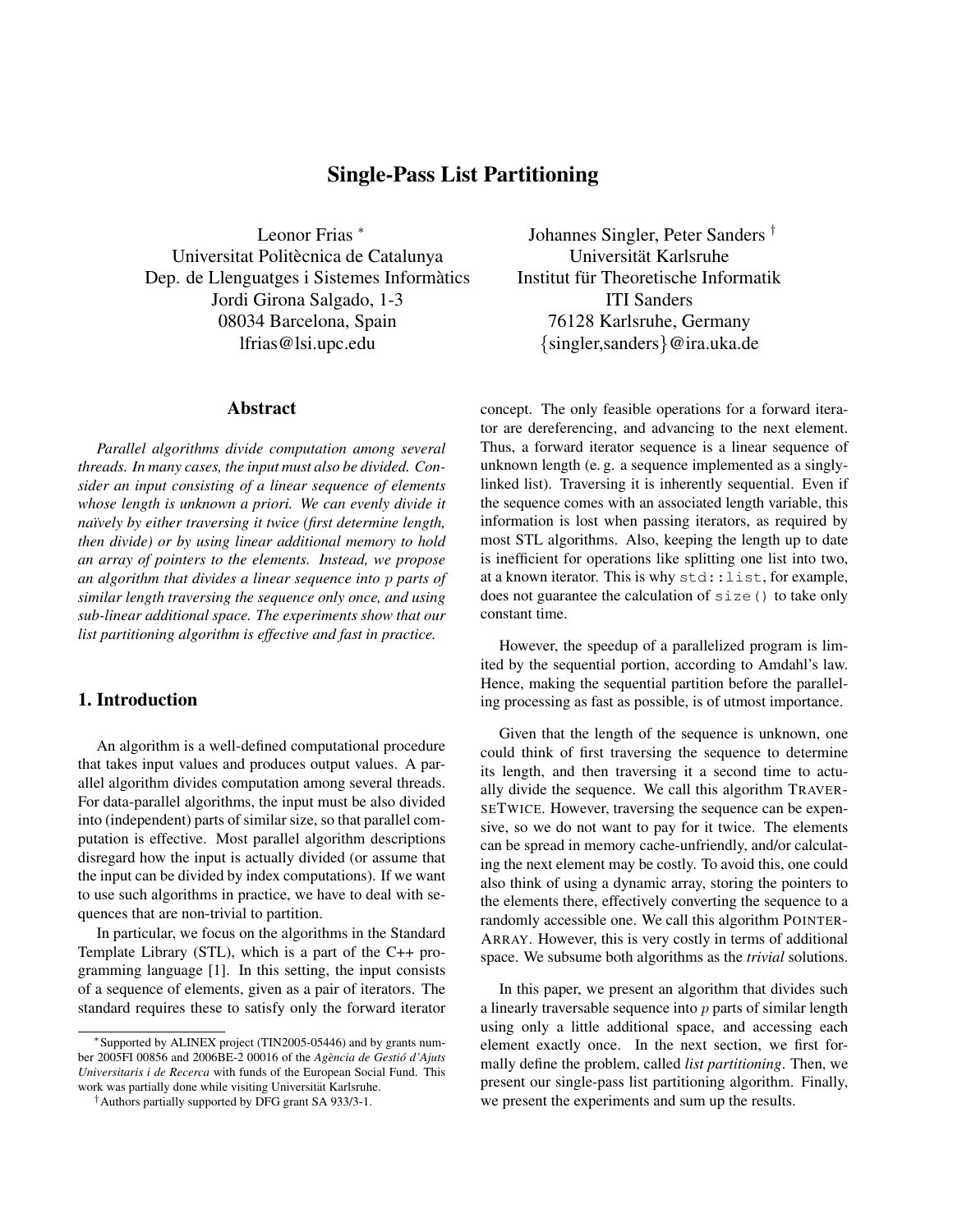

Figure 1. Basic SINGLEPASS list partitioning algorithm scheme.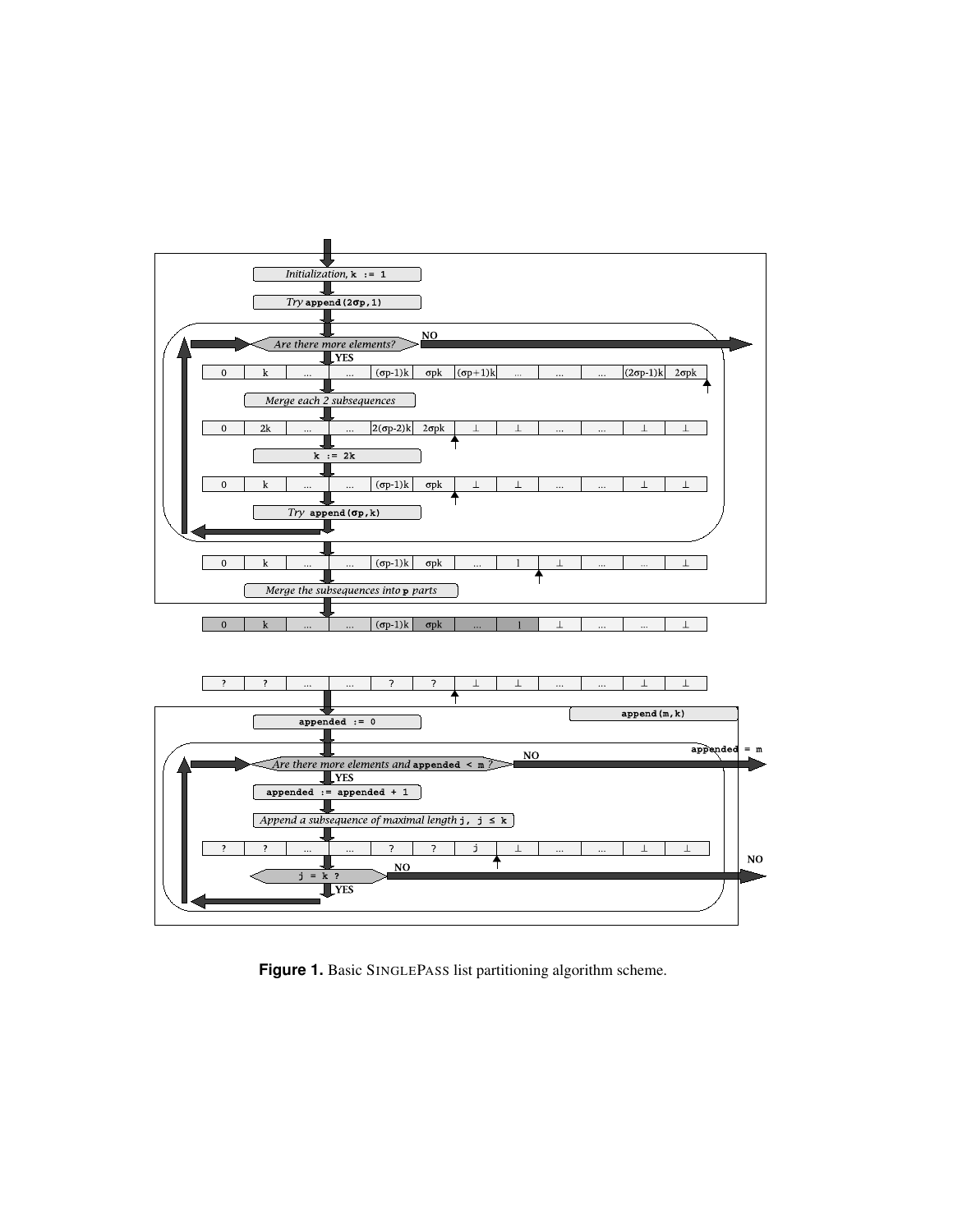# 2. Problem Definition

A linearly traversable sequence of unknown length  $n$ , given by two forward iterators, is to be divided into  $p$  parts of almost equal length. Let the ratio  $r$  be the quotient of the length of the longest part and the length of the shortest part. It is a good quality measure for the partitioning, since it correlates to the efficiency of processing the parts in parallel, given that processing time is proportional to a part's length. Thus, to guarantee good efficiency, r should be upper-bounded by a constant  $R$  at any time, only depending on a tuning parameter, namely the oversampling factor  $\sigma \in \mathbb{N} \setminus \{0\}.$ 

W. l. o. g. we assume that the input sequence has length at least  $\sigma p$ , i.e.  $n \geq \sigma p$ . Otherwise, if  $p \leq n$ , we can lower  $\sigma$  down so that  $\sigma p \leq n$ . If  $p > n$ , we reduce p to n to avoid that any part is empty (and therefore,  $r = \infty$ ), which would not be sensible for our purposes.

Actually, we can consider this an online problem because the input is given one element at a time, without information about the whole problem. Thus, we can define a competitive ratio between the optimal offline algorithm and our online algorithm. For the optimal offline algorithm, the difference in part lengths is at most 1, which gives a ratio  $r_{\text{OPT}} =$  $\lceil n/p \rceil / \lfloor n/p \rfloor \stackrel{n \to \infty}{\to} 1.$ 

# 3. The SINGLEPASS Algorithm

Let  $L$  be a forward linearly traversable input sequence (e. g. a linked list). Our single-pass algorithm, denoted SINGLEPASS, keeps a sequence of boundaries  $S[0 \dots p]$ , where  $[S[i], S[i+1])$  defines the  $i<sup>th</sup>$  subsequence of L. Inserting a subsequence into  $S$  means storing its boundaries in the appropriate places. A boundary is identified by its rank in L.

The basic SINGLEPASS algorithm works as follows:

1. Let  $k := 1, S := \{\}.$ 

- 2. Iteratively append to S at most  $2\sigma p$  1-element consecutive subsequences from L.  $S = \{0, 1, 2, \ldots, 2\sigma p\}$
- 3. While L has more elements do:

*Invariant*:  $|S| := 2\sigma p$ ,  $S[i + 1] - S[i] = k$ 

(a) Merge each two consecutive subsequences into one subsequence.  $S[0, 1, 2, \ldots, \sigma p] := S[0, 2, 4, \ldots, 2\sigma p]$ 

This results in  $\sigma p$  subsequences of length 2k.

- (b) Let  $k := 2k$ .
- (c) Iteratively append to S at most  $\sigma p$  consecutive subsequences of length  $k$  from  $L$ .

 $S := \{0, k, \ldots \sigma pk, (\sigma p+1)k, (\sigma p+2)k, \ldots, l\},\$ σpk < l ≤ 2σpk If  $L$  runs empty prematurely, the last subsequence is shorter than  $k$ .

4. The  $\sigma p \leq |S| \leq 2\sigma p$  subsequences are divided into  $p$  parts of similar lengths as follows. The  $|S| \bmod p$ rightmost parts are formed by merging  $\lfloor |S|/p \rfloor$  consecutive subsequences each, from the right end. The remaining  $p-(|S| \mod p)$  leftmost parts are formed by merging  $||S|/p$  consecutive subsequences each, from the left end.

The algorithm (visualized in Figure 1) takes special care of the rightmost subsequence  $E$ , which might be shorter than the others, i.e.  $|E| \leq k$ . Let T be the part containing  $E$ , there is no part that consists of more subsequences than  $T$ . So, if exactly one part is longer than all the others (i.e.  $|S| \mod p = 1$ ), this is specifically T. In this case, T differs from the other parts in  $|E|$  elements. As a whole, the algorithm guarantees that in the worst-case, two parts differ at most in one complete subsequence (i. e. in at most  $k$  elements).

The basic SINGLEPASS algorithm needs  $\Theta(\sigma p)$  additional space to store S. The time complexity is  $\Theta(n +$  $\sigma p \log n$ ). This is proved as follows. We need to traverse the whole sequence, taking  $\Theta(n)$  time. In addition, step 3 visits  $\Theta(\sigma p)$  elements of S in  $\Theta(\log n)$  iterations.

The worst case ratio r is bounded by  $\frac{\sigma+1}{\sigma}$ . The worst case occurs when just one complete subsequence was appended after reducing the list. W. l. o. g., to analyze the expected worst-case ratio, we consider only complete subsequences, therefore  $\sigma p \leq |S| < 2\sigma p$ . The expected worstcase ratio is upper-bounded by

$$
\mathbb{E}r < \frac{1}{\sigma p} \sum_{\ell=\sigma p}^{2\sigma p-1} \frac{\lceil \ell/p \rceil}{\lceil \ell/p \rceil} =
$$
\n
$$
\frac{1}{\sigma p} \left( \sigma + \sum_{\ell=\sigma p, p \nmid \ell}^{2\sigma p-1} \frac{\lceil \ell/p \rceil}{\lceil \ell/p \rceil} \right) =
$$
\n
$$
\frac{1}{\sigma p} \left( \sigma + (p-1) \sum_{\ell=0}^{\sigma-1} \frac{\sigma + \ell + 1}{\sigma + \ell} \right) =
$$
\n
$$
\frac{1}{\sigma p} \left( \sigma p + (p-1) \sum_{\ell=0}^{\sigma-1} \frac{1}{\sigma + \ell} \right) =
$$
\n
$$
1 + \frac{1}{\sigma p} \left( (p-1) \sum_{\ell=0}^{\sigma-1} \frac{1}{\sigma + \ell} \right) =
$$
\n
$$
1 + \frac{1}{\sigma p} \left( (p-1)(\Psi(2\sigma) - \Psi(\sigma)) \right) \approx
$$
\n
$$
1 + \frac{1}{\sigma p} \left( (p-1)(\ln(2\sigma) - \ln(\sigma)) \right) =
$$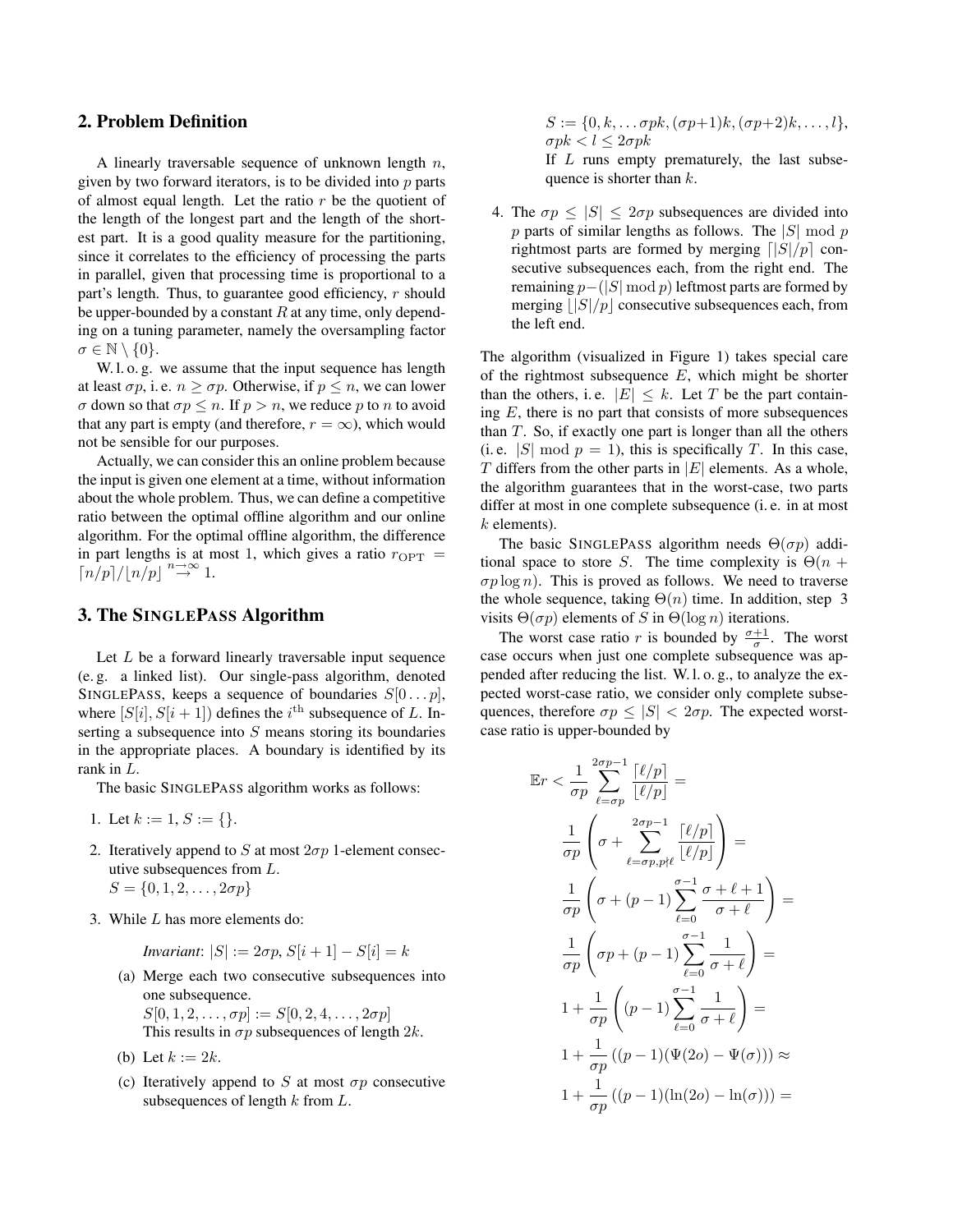

**Figure 2.** Running times of the list partitioning algorithms for  $p = 4$ .

$$
1+\frac{1}{\sigma p}\left((p-1)\ln(2)\right).
$$

E. g., for  $\sigma = 10$  and  $p = 32$ , the longest subsequence is at most 10% longer than the shortest one, expectedly 7% longer.

A generalization of this algorithm performs step 3a and 3b only every  $m<sup>th</sup>$  loop iteration. In the remaining iterations of the main loop, S is doubled in size, so that space for additional subsequences is needed. This is equivalent to increasing the oversampling factor to  $\sigma n^{\gamma}$  with  $\gamma = 1 - 1/m$ .

The generalized SINGLEPASS algorithm needs as many iterations of Step 3 as the basic algorithm, i.e.  $\Theta(\log n)$ iterations. The additional space increases, but sub-linearly, growing with  $O(\sigma pn^{\gamma})$ . The time complexity of this algorithm is  $\Theta(n + \sigma p(n^{\gamma} + \log n)).$ 

In the worst case, the longest sequence and the shortest sequence have length  $(n^{\gamma} + 1)k$  and  $(n^{\gamma})k$ , respectively. It holds  $\sigma pn^{\gamma}k \approx n$ , so  $k \approx \frac{n^{1/m}}{\sigma n}$  $\frac{f}{\sigma p}$ . Subsuming this, the lengths of the subsequences do at most differ by  $\frac{n^{1/m}}{2m}$  $rac{1}{\sigma p}$  elements, i.e. the difference decreases relatively to  $n<sub>i</sub>$ , as n grows. Therefore, the bound for r also converges to 1.

Generally speaking, the choice of m trades of time and space versus solution quality. The larger  $m$ , the more memory and time is used, but  $r$  becomes better. This is the same effect as would be caused by a dynamically growing σ. Choosing  $m = 2$  appears to be a good compromise.

### 4. Experiments

We have implemented our SINGLEPASS algorithm in the general form, so it subsumes the two variants. We have implemented it in C++ and we have included it into the MC-STL [2]. MCSTL stands for Multi-Core Standard Template Library and is a parallel implementation of the standard



**Figure 3.** Quality of the list partitioning algorithms for  $p = 4$ . We show the worst-case overhead ratio  $h = r - 1$ , as well as its expectancy. The results are in %. Note that the missing points are actually 0.

C++ library. Besides, we have implemented the two naïve algorithms, namely TRAVERSETWICE and POINTERAR-RAY algorithms. Dynamic arrays have been implemented using the STL vector class.

We have compared all the algorithms both measuring the running time as well as the quality of the results. Concerning quality, we have computed both the worst-case ratio  $r$  and its expectancy. For a better plot reading, we have rescaled these results using the *overhead* ratio h. h is defined from the ratio r as  $h = r - 1$ . It must be noted that the actual quality of the results is deterministic with respect to a problem size. That is, the quality of our solution does not depend on the specific input data but only on its size.

Setup. We have tested our program on an AMD Opteron 270 (2.0 GHz, 1 MB L2 cache). We have used GCC 4.2.0 as well as its libstdc++ implementation, compiling with optimization  $(-03)$ .

Parameters for Testing. We have repeated our experiments at least 10 times. The focus is on results for  $p = 4$ . Recall that as  $p$  grows,  $r$  becomes smaller.

For SINGLEPASS, there are the following parameter combinations: *1*) ( $o = 1$ ,  $m = 1$ ), 2) ( $o = 10$ ,  $m = 1$ ) and 3) ( $o = 1$ ,  $m = 2$ ). Therefore, it uses  $\Theta(p)$ ,  $\Theta(10p)$ , and  $\Theta(\sqrt{n}p)$  additional space, respectively.

Results. Figure 2 summarizes the performance results, and Figure 3 the quality results. We see that the performance of the SINGLEPASS algorithm is very good. In particular, it takes only half the time compared to the TRAVER-SETWICE algorithm, and even less compared to the POINT-